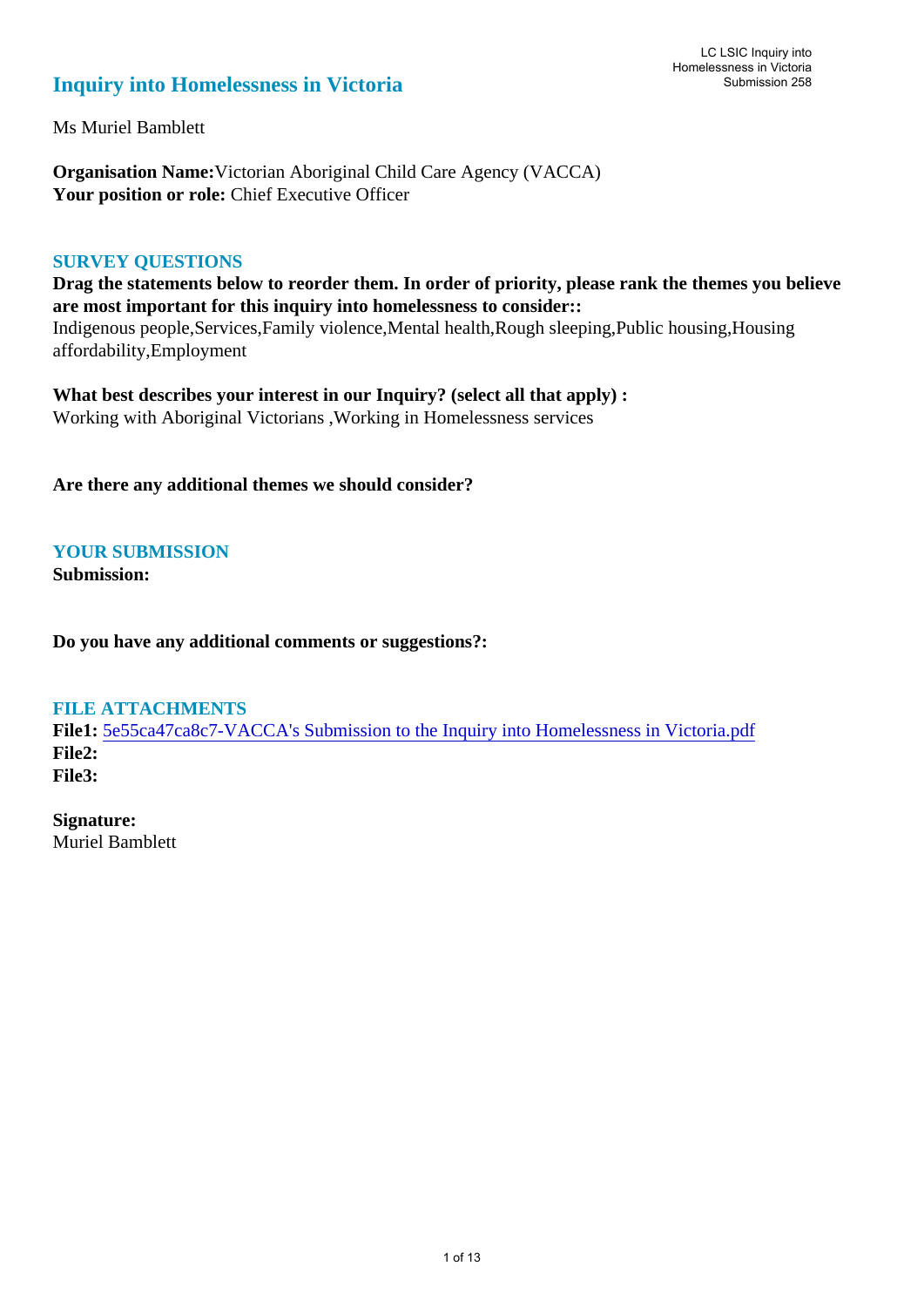## **Submission to Legal and Social Issues Committee:**

## **Inquiry into Homelessness in Victoria**

# **The Victorian Aboriginal Child Care Agency**

## **February 2020**

Victoria has the highest and fasted rising rates of Aboriginal people contacting homelessness services in Australia. Almost half of those presenting to homeless services are already homeless.

Aboriginal children and young people are significantly over-represented in rates of out of home care and are extremely vulnerable to homelessness. This submission highlights the correlation between housing and homelessness with the high rates of Aboriginal children in out of home care.

Family violence and intergenerational poverty contribute to high rates of homelessness as well as over-representation in out of home care as Aboriginal children and young people can be forced to stay in violent households due to no alternative safe, affordable accommodation.

After Aboriginal children young people are removed from their family and placed in out of home care, they become at greater risk of becoming homeless after leaving care due to;

- Forced independence when leaving care at the vulnerable age of 18
- Insufficient financial support from Centrelink
- Shortage of safe, stable and secure housing options and infrastructure
- Lack of culturally appropriate housing and support services

For the purpose of this Inquiry submission, the term Aboriginal is used to refer to Aboriginal and Torres Strait Islander people in Australia. When referring to official data sets or legislation, the use of Indigenous is used to maintain consistency with these sources.

## **Introduction**

The Victorian Aboriginal Child Care Agency (VACCA) welcomes the opportunity to provide input into the Legal and Social Issues Committee Inquiry into Homelessness in Victoria. VACCA hopes to contribute to discussions on the challenges of homelessness for Aboriginal people in Victoria and the potential strategies, approaches and investments that will build and sustain the social and emotional wellbeing and safety of our most vulnerable community members. When responding to these challenges, any strategy or approach must be informed by a rights-based framework, in particular the principle of self-determination.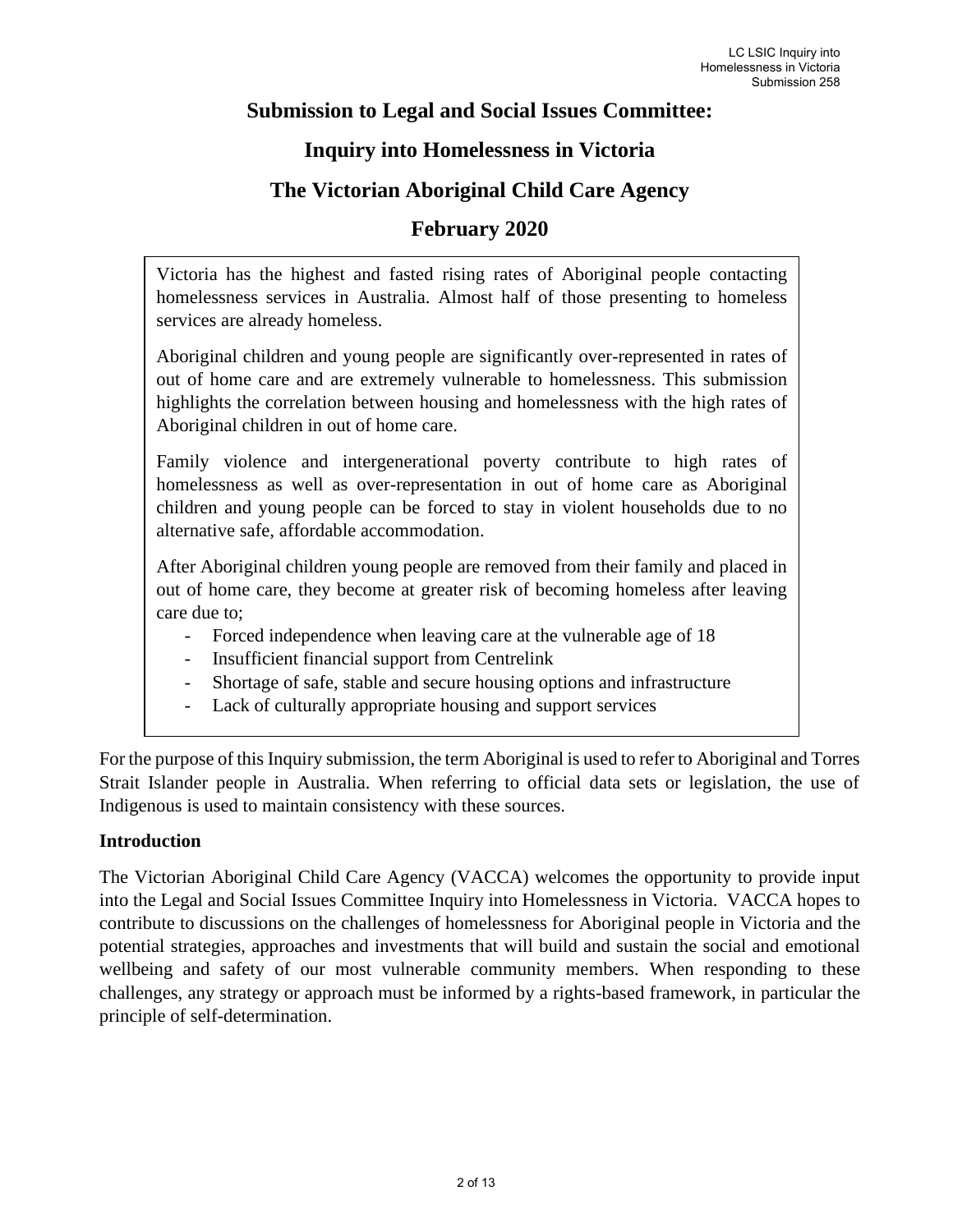## **About VACCA**

VACCA is the lead Aboriginal child welfare organisation and the largest provider of Aboriginal family violence services in Victoria. With over 40 years of experience and expertise as an Aboriginal Community Controlled Organisation (ACCO), VACCA supports and advocates for the needs of Aboriginal children, young people, families and communities. VACCA's vision is Aboriginal selfdetermination - Live, Experience and Be. Our purpose is supporting culturally strong, safe and thriving Aboriginal communities. We believe in the principle of the right of Aboriginal people to selfdetermination and the rights of the child as well as a strong commitment to upholding Victorian Aboriginal cultural protocols. Our values are: Best Interests of the Child, Aboriginal Cultural Observance, Respect, Self-determination, Healing and Empowerment and Excellence.

We deliver over 50 programs across a wide range of program areas including family violence, integrated family services, child protection, cultural strengthening programs, mental health, financial services, justice, early years and homelessness services. Offering a broad range of services helps to:

- Ensure child safety and community wellbeing
- Provide targeted support for Aboriginal children, young people and their families
- Maintain and build strong connections to Aboriginal culture
- Promote culturally specific ways of raising Aboriginal children.

VACCA's submission is based on our unique position as an ACCO providing a suite of services across the state. We hope to highlight the key role that safe, secure housing has on successful outcomes in education, health, justice, child protection, family violence and employment. Despite this being well known and outlined in the Victorian State Governments Rough Sleeping Action Plan<sup>1</sup>, until now there has been no coherent, concerted approach to addressing homelessness and housing for Aboriginal people in Victoria at either the State or Commonwealth level<sup>2</sup>. [Note: The Victorian Aboriginal Housing and Homelessness Framework prepared by the Aboriginal community under the auspice of Aboriginal Housing Victoria (AHV) has now been presented to the Government and will be launched in February 2020. VACCA supports this framework and endorses all recommendations.

## **Understanding the over-representation of Aboriginal peoples in rates of homelessness**

Victoria has the highest and fastest rising rates of Aboriginal people accessing homeless services in Australia 17,000 per 10,000 or 17%. Of this 17%, 44% present to the services already homeless (AIHW, 2019). This scale of homelessness would not be accepted in the mainstream.

Access to adequate housing is a human right, as detailed in Article 11 of the International Covenant on Economic Social and Cultural Rights (1966). It recognises that everyone has the right to adequate housing where they live in peace, security and dignity. Having stable housing helps to support and sustain positive outcomes in employment, health and improvement in education<sup>3</sup>.

<sup>1</sup> Victorian Government. (2018). *Rough sleeping action plan.* Melbourne: Department of Health and Human Services.

<sup>2</sup> Samms, J. (2018). An Aboriginal housing and homelessness framework for Victoria [online]. *Parity, 31* (5),42.

<sup>3</sup> AIHW. (2018). *Housing assistance in Australia.* Canberra: Australian Government.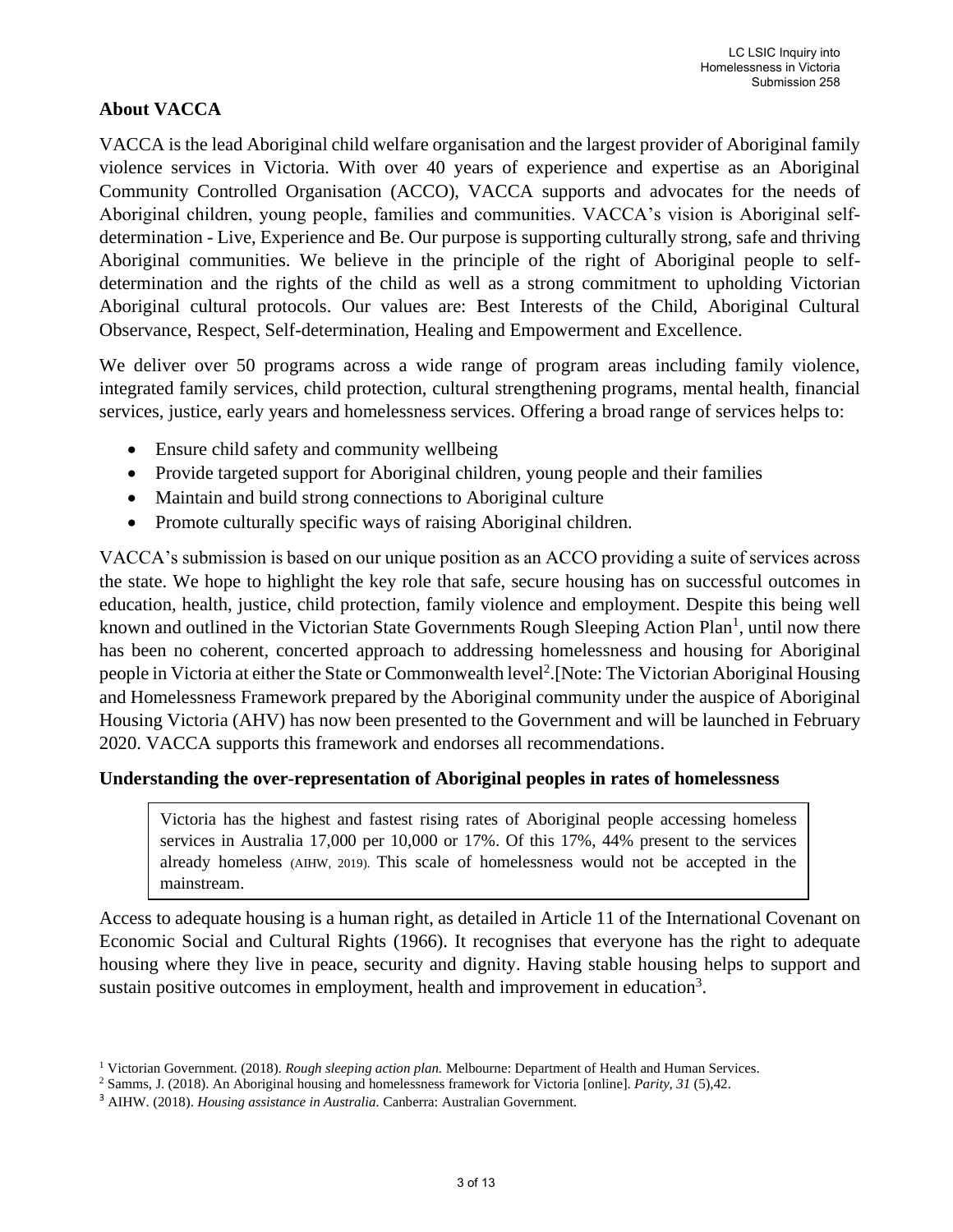Aboriginal Victorians are missing out on the human right to adequate housing more than any other group in Victoria. On any given night, over 24,000 Victorians are homeless, including families with children, young people, elderly people, people with disabilities, couples and single adults 4 . This is due to a number of structural factors such as lack of affordable housing (including crisis, transitional social housing and private rental), alongside broader policy, social and economic forces leading to chronic housing need, inappropriate architecture and planning, as well as shifting dynamics in job and housing markets<sup>5</sup>. Within the homelessness population, Aboriginal people are disproportionately overrepresented comprising more than 10% of clients using homeless services in 2017-18 even though they make up less than 1% of the Victorian population<sup>6</sup>.

Whilst the invasion of Aboriginal lands, of what we now know as Australia, occurred over 230 years ago, the impact has transcended generations, touching all aspects of Aboriginal people's lives. The ongoing effects of colonisation and its transmission across generations, has created significant systemic and social disadvantage, hindering Aboriginal people's ability to thrive within their communities and creating intergenerational poverty amongst families and communities (Patrick, 2014).

This provides an explanation as to why there is a disproportionate number of Aboriginal people at risk of or experiencing homelessness. Historic factors such as the taking of land and deliberate exclusion from the economy has led to significant displacement and dispossession of Aboriginal communities creating not only physical homelessness but also spiritual homelessness<sup>7</sup>.

This disadvantage is evident in Victoria with the highest rate of Aboriginal homelessness across all states and territories<sup>8</sup> in Australia and has been steadily increasing over the past five years<sup>9</sup>. In 2019, 17% of Aboriginal Victorians received homeless services in comparison to less than 2% of all Victorians<sup>10</sup>. It must be noted that it is also expected these figures under-represent the actual number of people facing homelessness, as much of the problem is hidden and often under-estimated in data collection. Most data is based on homeless service usage, and therefore does not include those staying with kin, transient or those who are sleeping rough but have not accessed homeless services. The fact that most people who enter the homeless support system homeless, also exit the system homeless, diminishes the likelihood that they will return to a service system which has proved unable to meet their needs.

<sup>4</sup> Council to Homeless Persons. (2018). *Homelessness in Victoria.* Retrieved from https://chp.org.au/homelessness/

<sup>5</sup> Anderson, J. T., & Collins, D. (2014). Prevalence and causes of urban homelessness among Indigenous peoples. A three-country scoping review. *Housing studies, 29*(7), 959-976.

<sup>6</sup> AIHW. (2018). *Specialist homelessness services annual report 2017-18.* Canberra: AIHW. 7

<sup>8</sup> Aboriginal Housing Victoria. (2019). *The Victorian Aboriginal housing and homelessness summit: Report of findings.* Melbourne: Aboriginal Housing Victoria

<sup>&</sup>lt;sup>9</sup> Ibid.

<sup>10</sup> Productivity Commission. (2019). *Report on government service 2019: Housing and homelessness.* Canberra: Australian Government.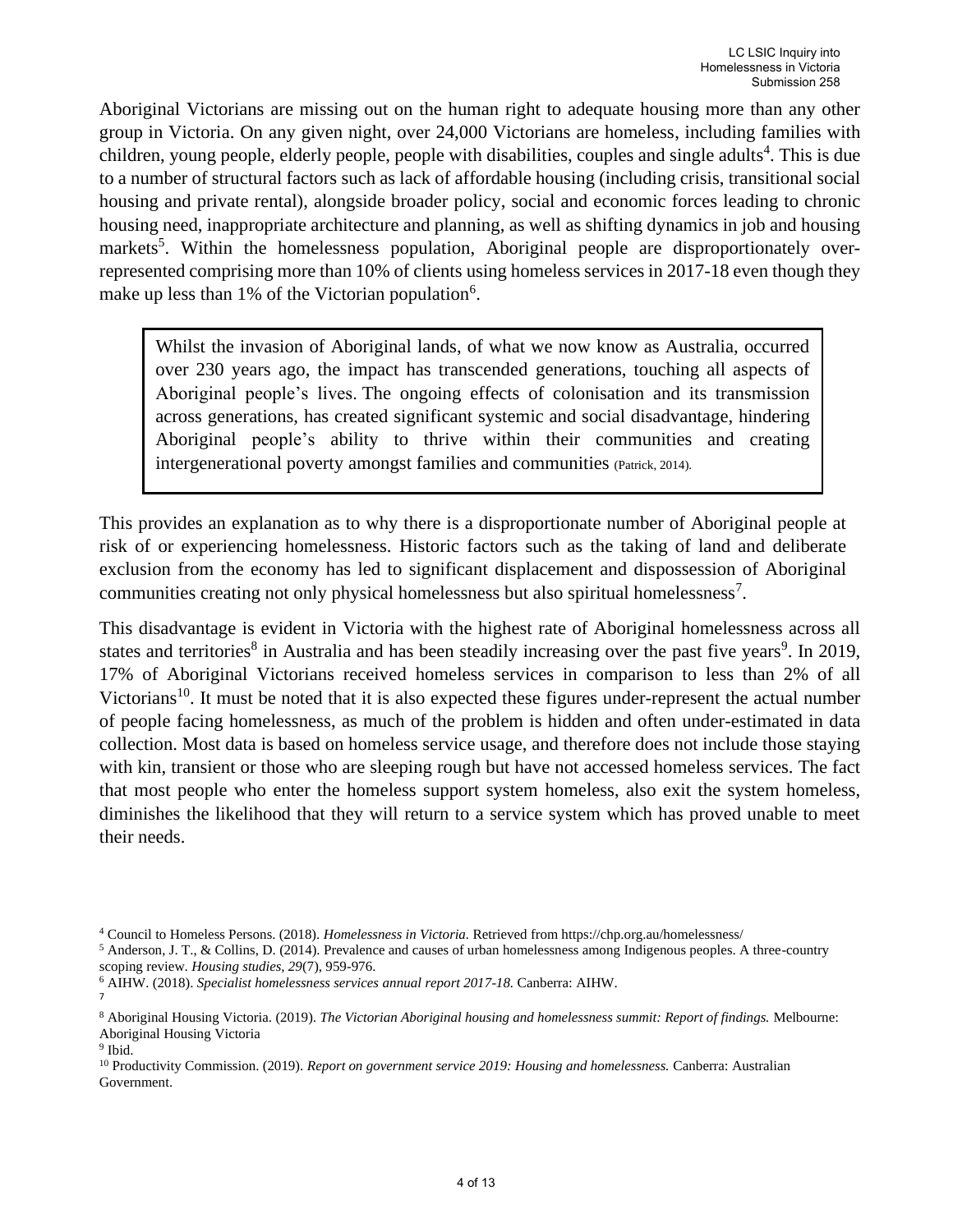The likelihood of Aboriginal children and young people slipping through the cracks of support services and becoming homeless is greater compared to non-Indigenous young people<sup>11</sup>. This is due to; Aboriginal children and young people being more likely to come from families facing extreme disadvantage or poverty, insufficient housing, substance abuse or violence<sup>12</sup>. Secondly, they are significantly disadvantaged in obtaining stable, well-paying jobs as they are less likely to have obtained formal or tertiary qualifications<sup>13</sup>. Thirdly, Aboriginal children and young people are over-represented in the child welfare system, with Victorian statistics finding them to be 16 times more likely to be living in  $OOHC<sup>14</sup>$  and lastly, Aboriginal young people experience marginalisation in additional ways to non-Indigenous young people through oppression, racism and disconnection from culture and Country. These experiences have been linked to homelessness as well as higher rates of suicide, violence, depression and substance abuse<sup>15</sup>.

Previously, Australia has had a housing market that majority of Australians could afford to buy a house, the private rental market offered a transitional tenure while people saved for their own house and social housing was available for the most disadvantaged<sup>16</sup>. However, this has been changing over the past two decades as private ownership has declined and share of social housing as a tenure in the housing market has fallen. Victoria in particular has a lower proportion of social housing and the lowest rate of investment in social housing than any other state or territory<sup>17</sup>. This concern is further deepened by the recent decision of the Federal Government to not continue funding for remote Indigenous housing, leaving a \$6 billion gap. Resulting in even more responsibility of state-based agreements to meet the housing needs of Aboriginal Victorians<sup>18</sup>

VACCA currently offers two housing and homelessness support services; the Wilam Support Service in the Northern Metro area of Melbourne and the Kurnai Youth Homelessness Program offered across Inner Gippsland. Each program provides culturally appropriate crisis support and case management services to Aboriginal peoples who are at risk of or experiencing homelessness. The programs also provide support to non-Indigenous people with Aboriginal children. People accessing these services are assisted to find and secure housing, develop life and living skills and address the issues contributing to their homelessness through a case management model of support. The Wilam Support Service is not age specific; however, the Kurnai Youth Homelessness Program is targeted at Aboriginal young people aged 15-25.

Both research<sup>19</sup> and VACCA's experiences as a child welfare organisation highlight the impact that inadequate housing and homelessness has on the removal and placement of Aboriginal children and young people into OOHC, as well as undermining future prospects of young people when leaving care.

<sup>&</sup>lt;sup>11</sup> Baskin, C. (2007). Aboriginal youth talk about structural determinants as the causes of their homelessness. *First Peoples Child & Family Review, 3*(3), 31-42.

<sup>12</sup> Aboriginal Housing Victoria. (2019)

<sup>&</sup>lt;sup>13</sup> Peters, E. J., & Robillard, V. (2009). "Everything you want is there": The place of the reserve in First Nations' homeless mobility. *Urban Geography, 30*(6), 652-680.

<sup>14</sup> Productivity Commission. (2019). *Report on government service 2019: Community Services*

<sup>15</sup> Patrick (2014). Aboriginal homelessness in Canada: A literature review. Toronto: Canadian Homelessness Research Network Pres.

<sup>16</sup> AHV. (2019). *The Victorians Aboriginal housing and homelessness summit: Background paper 3 Determinants of housing outcomes*  $17$  Ibid

<sup>18</sup> "Government Looks to First Nations after Repeating Failings in Closing the Gap." *NITV,* February 12, 2020.

https://www.sbs.com.au/nitv/article/2020/02/12/government-looks-first-nations-after-repeat-failings-closing-gap-0

<sup>&</sup>lt;sup>19</sup> Lewis et al., (2019); Campo, M., & Commerford, J. (2016); Mendes, P., Baidawi, S., & Snow, P. C (2014).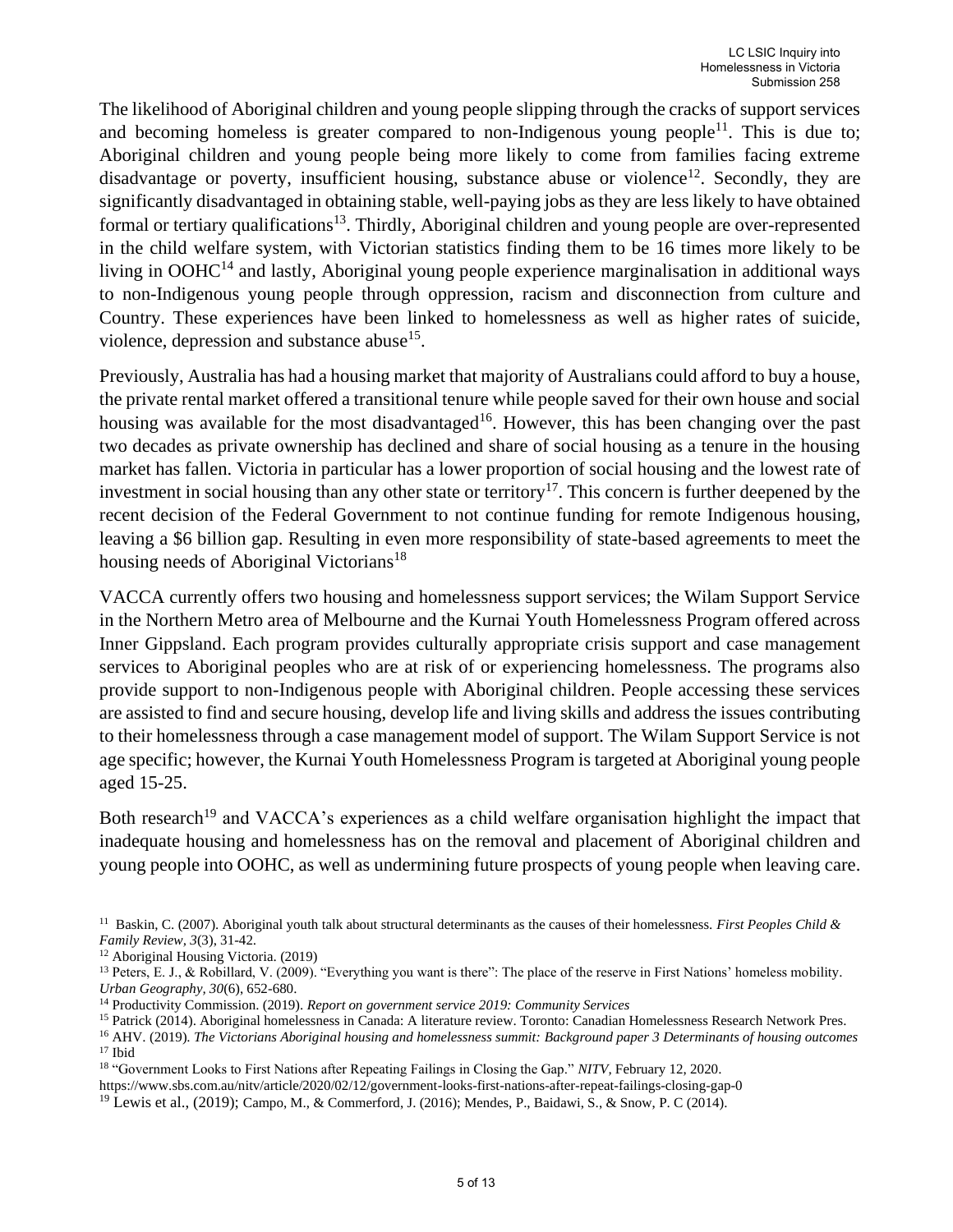### **Coming into care**

Often children and young people coming into care have been removed from their families and homes and placed in OOHC as Child Protection has deemed their living conditions unsafe. This may be due to the presence of risk factors such as; poverty, family violence, child abuse or neglect<sup>20</sup>. Taskforce 1000 revealed that 88% of Aboriginal children and young people in OOHC had experienced family violence, 87% had been exposed to parental alcohol or substance abuse and almost 50% had experienced neglect<sup>21</sup>.

There are a number of complex and compounding reasons why individuals, in particular women and children, are forced to remain in unsafe housing, with a key issue being no alternative, affordable accommodation. For family members wanting to leave a violent household, there is a lack of housing options available and those leaving often need safe, secure and specialised housing.

### *Family violence*

Family violence is one of the main reasons for homelessness within Aboriginal communities<sup>22</sup>. Aboriginal children, women and families are disproportionately over-represented in rates of family violence, with Aboriginal women are 15 times more likely to access homelessness and crisis housing than non-Indigenous women<sup>23</sup>. Everyone has the right to secure housing and, somewhere they feel safe. Family violence undermines this right and pushes victims to leave their home and find accommodation elsewhere. However, many women who seek specialist homelessness services request assistance as they do not have the financial stability to acquire housing and consequently their options are extremely limited, impacting on their ability to leave a violent environment.

For children and young people, family violence is the leading cause of homelessness and can have a detrimental impact on their life trajectory, affecting their educational, physical, mental and emotional wellbeing and development<sup>24</sup>. This is because having access to safe housing significantly impacts on a family's ability to provide healthy support and care for their children<sup>25</sup>. Compounded with housing stressors such as unstable housing tenure, homelessness, mortgage and rental stress, families become vulnerable and at risk of involvement from child protection and to child removal. A lack of safe and stable housing, particularly for families exposed to family violence, contributes to both the over-

<sup>25</sup> Lewis, et al. (2016).

<sup>20</sup> Lewis, N., Weston, R., Burton, J., Young, J., Jayakody, N., Mastroianni, A., Wu Tan, W., Parolini, A., Shlonsky, A., & Tilbury, C. (2019). *The family matters report 2019: Measuring trends to turn the tide on the over-representation of Aboriginal and Torres Strait Islander children in out-of-home care.* Eltham: Postscript Printing and Publishing.

<sup>21</sup> Commission for Children and Young People (CCYP). (2016). *Always was, always will be Koori children: Systemic inquiry into services provided to Aboriginal children and young people in out-of-home care in Victoria.* Melbourne: CCYP.

<sup>22</sup> Closing the Gap Clearinghouse (AIHW & AIFS). (2016). *Family violence prevention programs in Indigenous communities* (Resource sheet no. 37). Produced by the Closing the Gap Clearinghouse. Canberra: AIHW & Melbourne: AIFS

<sup>23</sup> Braybrook, A. (2016). *Family violence in Aboriginal communities.* Extract from submission to the Victorian Royal Commission into Family Violence. Retrieved from http://www.dvrcv.org.au/sites/default/files/Family-violence-in-Aboriginal-communities-FVPLS.pdf

<sup>24</sup> DiNicola, K., Liyanarachchi, D., & Plummer, J. *Out of the shadows: Domestic and family violence: A leading cause of homelessness in Australia.* Mission Australia.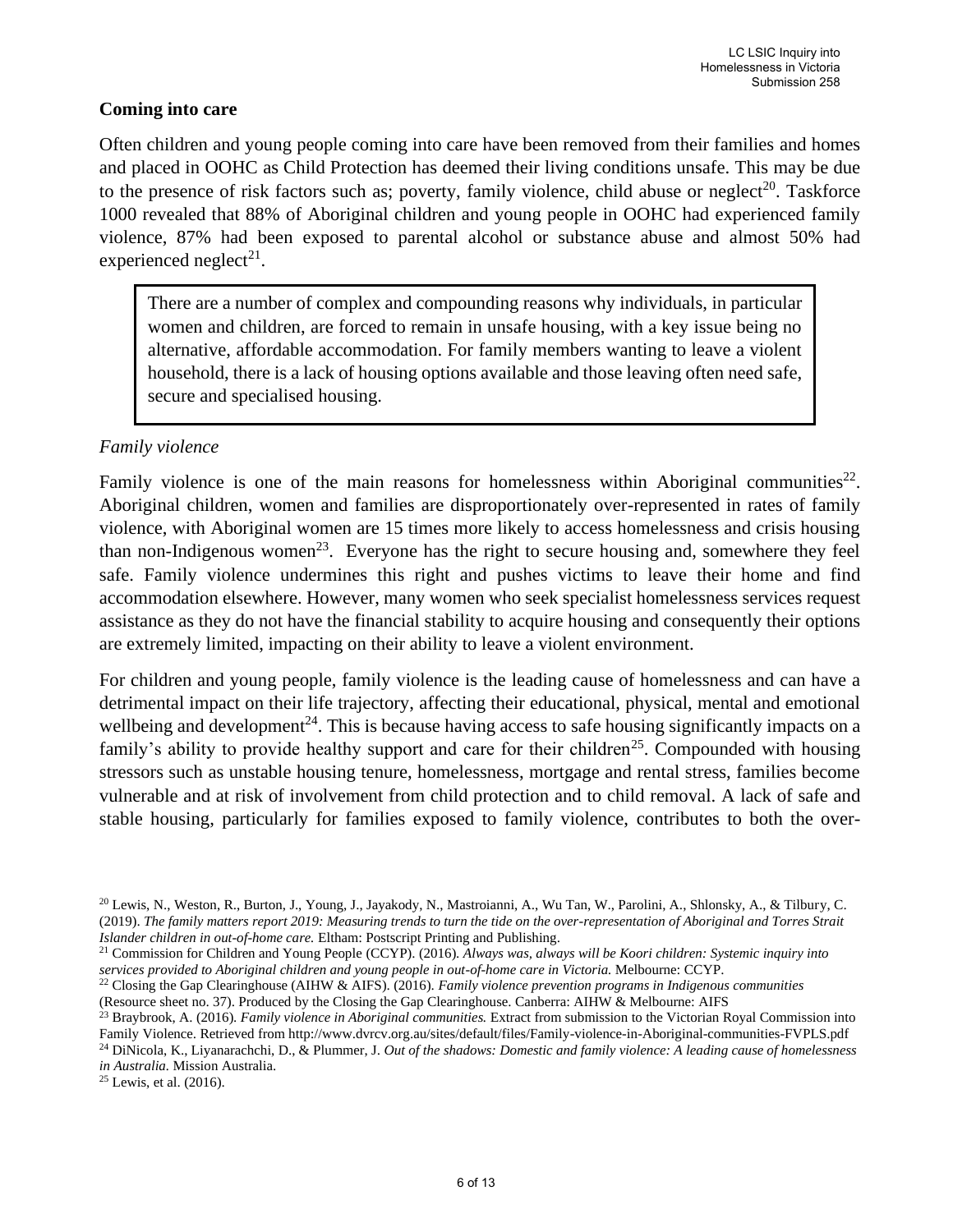representation of Aboriginal children and young people placed in OOHC as well as to high rates of homelessness.

#### *Poverty*

A major impact of colonisation has been systemic structures and systems that create a cycle of disadvantage and poverty for Aboriginal peoples. Poverty plays a detrimental role in the high rates of homelessness amongst Aboriginal families as well as in the removal of young people into OOHC. Research has found several circumstances associated with poverty are directly correlated with homelessness<sup>26</sup>. Circumstances such as limited opportunities for education, disability, financial stress, debt, reliance on public housing, social exclusion and living in sub-standard accommodation all make acquiring and sustaining stable housing extremely difficult. These experiences flow through generations of family, creating an intergenerational impact and a cycle of homelessness amongst Aboriginal families and communities $27$ .

Although family poverty does not immediately warrant involvement from child protection or the removal of children, studies have identified poverty to be a key indicator for involvement from child protection<sup>28</sup>. Whilst living in poverty contributes to the likelihood of young people experiencing adverse events such as family violence, maternal distress and reduced parental responsiveness, a child's access to learning opportunities and their quality of care are all factors correlated with poverty and could be reduced through support to overcome disadvantage.<sup>29</sup> This is extremely problematic, as after being removed from their families and placed in OOHC, young people become highly vulnerable to homelessness when leaving care<sup>30</sup>. Without provision of affordable housing for vulnerable Aboriginal families this damaging cycle will continue.

## **Leaving care**

Young people leaving care have been widely reported as one of the most disadvantaged and vulnerable groups in society<sup>31</sup>. Compared to young people without experiences in OOHC, they are faced with challenges in accessing employment, education and housing in addition to being at a greater risk of early parenthood, becoming involved in the criminal justice system, drug and alcohol abuse and developing a mental illness<sup>32</sup>. Each of these challenges becomes exacerbated when at the age of 18 they are forced to leave home and they are not developmentally ready, prepared for independent living and/or do not have stable, safe accommodation that is appropriate to their needs.

<sup>26</sup> McCaughey, J. (1992). *Where now? Homeless families in the 1990's* (Policy Background Paper No. 8). Australian Institute of Family Studies. Melbourne; Homelessness Australia. (2016). *Homelessness and poverty.* Homelessness Australia

<sup>27</sup> Combat Poverty Agency. (2004). *What is poverty?* 

<sup>28</sup> Lewis et al., (2019).

 $^{\rm 29}$  Ibid

<sup>&</sup>lt;sup>30</sup> Mendes, P., Michell, D., & Wilson, J. Z. (2014). Young people transitioning from out-of-home care and access to higher education: A critical review of the literature. *Children Australia, 3*(4), 243-252.

 $^{\rm 31}$  Ibid

<sup>32</sup> Campo, M., & Commerford, J. (2016). *Supporting young people leaving out-of-home care* (CFCA Paper No. 41). Canberra: Australian Institute of Family Studies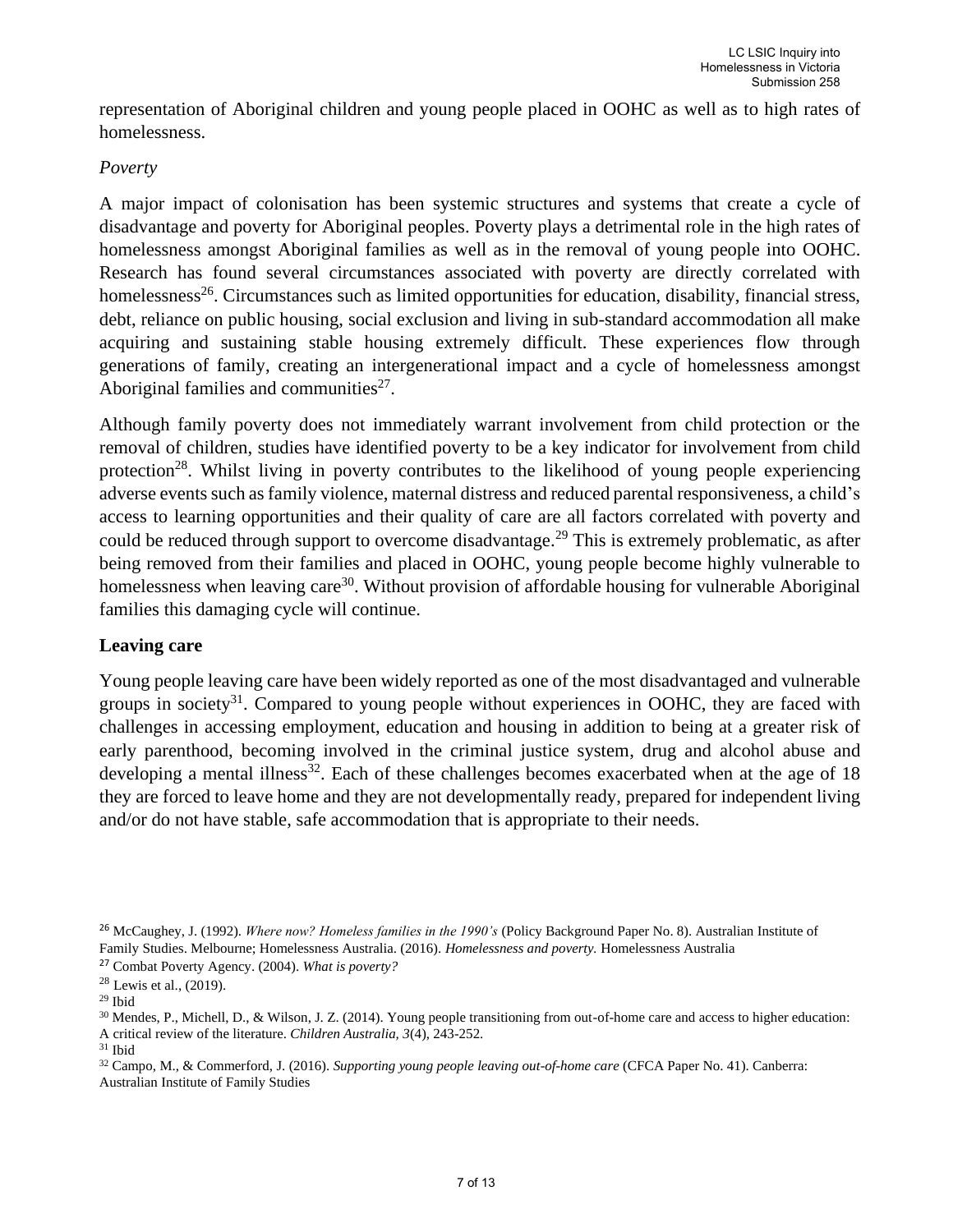The over-representation of Aboriginal young people in OOHC and over-representation in the homeless population within a year of leaving care (at a rate of more than one in three) in part explains why more than half of Aboriginal people in contact with homeless services in Australia are under 25 years of age (Campo & Commerford, 2016).

A lack of housing support and forced homelessness are common challenges for young people leaving care due to poor transition planning and a shortage of affordable housing<sup>33</sup>. Having inadequate life skills to manage living alone or with other young people with challenging behaviours often leads to homelessness. Whilst legislation requires all young people in OOHC to have a transition plan 12 months prior to leaving care, a survey identified only 46 per cent of care leavers and 22 per cent of young people in OOHC reported having a transition plan<sup>34</sup>. In order to reduce the number of Aboriginal young people leaving care and entering homelessness, significant policy reform is required to address the following.

### *Raising the age of leaving care*

Living independently requires social skills and the ability to take care of one's physical and mental health<sup>35</sup>. Young people in care have often experienced trauma and struggle to secure healthy connections or know how to approach community networks<sup>36</sup>. Healthy and necessary living skills are often not transferred to young people by the age of 18 and consequently struggle to maintain or build healthy relationships, access housing or monitor their own health without support<sup>37</sup>. Young people in OOHC have also often faced disrupted education and as a result do not acquire formal qualifications. Poor transition planning and poor education outcomes directly correlates into low employment rates, creating challenges for young people trying to financially support themselves and afford rent<sup>38</sup>. Whilst the Victorian Government provides funding for post-care support places for young people leaving care, these positions are limited and often too restricted in scope<sup>39</sup>.

A solution to address this concern is raising the age of leaving care and legislated guaranteed rights to extended care. The benefits of this has been widely researched and found to be one of the most effective ways of improving outcomes for young people in OOHC. Anglicare Victoria found extending care to 21 allows for additional time for personal and financial support and has been linked to the prevention of homelessness<sup>40</sup>. This is in part due to a longer period to prepare for leaving care, with many

<sup>36</sup> Mendes, P., & Moslehuddin, B. (2009).

<sup>39</sup> CHP. (2018). *Victorian homelessness election platform 2018.* Collingwood, Melbourne: CHP.

<sup>40</sup> Anglicare Victoria. (2016). *Raising our children: Guiding young Victorians in care into adulthood.* Deloitte Economics Pty Ltd.

<sup>33</sup> Ibid

<sup>34</sup> Muir, S., & Hand, K. (2018). *Beyond 18: The longitudinal study on leaving care Wave 1 Research Report: Transition planning and preparation.* (Research Report). Melbourne: Australian Institute of Family Studies.

 $35$  Cashmore, J., Paxman, M., & Townsend, M. (2007). The educational outcomes of young people 4-5 years after leaving care: An Australian perspective, *Adoption and Fostering, 31*(1), 50-61.

<sup>37</sup> Heerde, J., Hemphill, S. A., Broderick, D., & Florent, A. (2012). Associations between leaving out-of-home care and post transition youth homelessness: A review. *Developing Practice,* (32), 35-52.

 $38$  Mendes, P., & Moslehuddin, B. (2009). Transitioning from state care to state prison: A critical analysis of the relationship between leaving out of home care and involvement in the criminal justice system. *Social Alternatives, 28*(3), 51-56.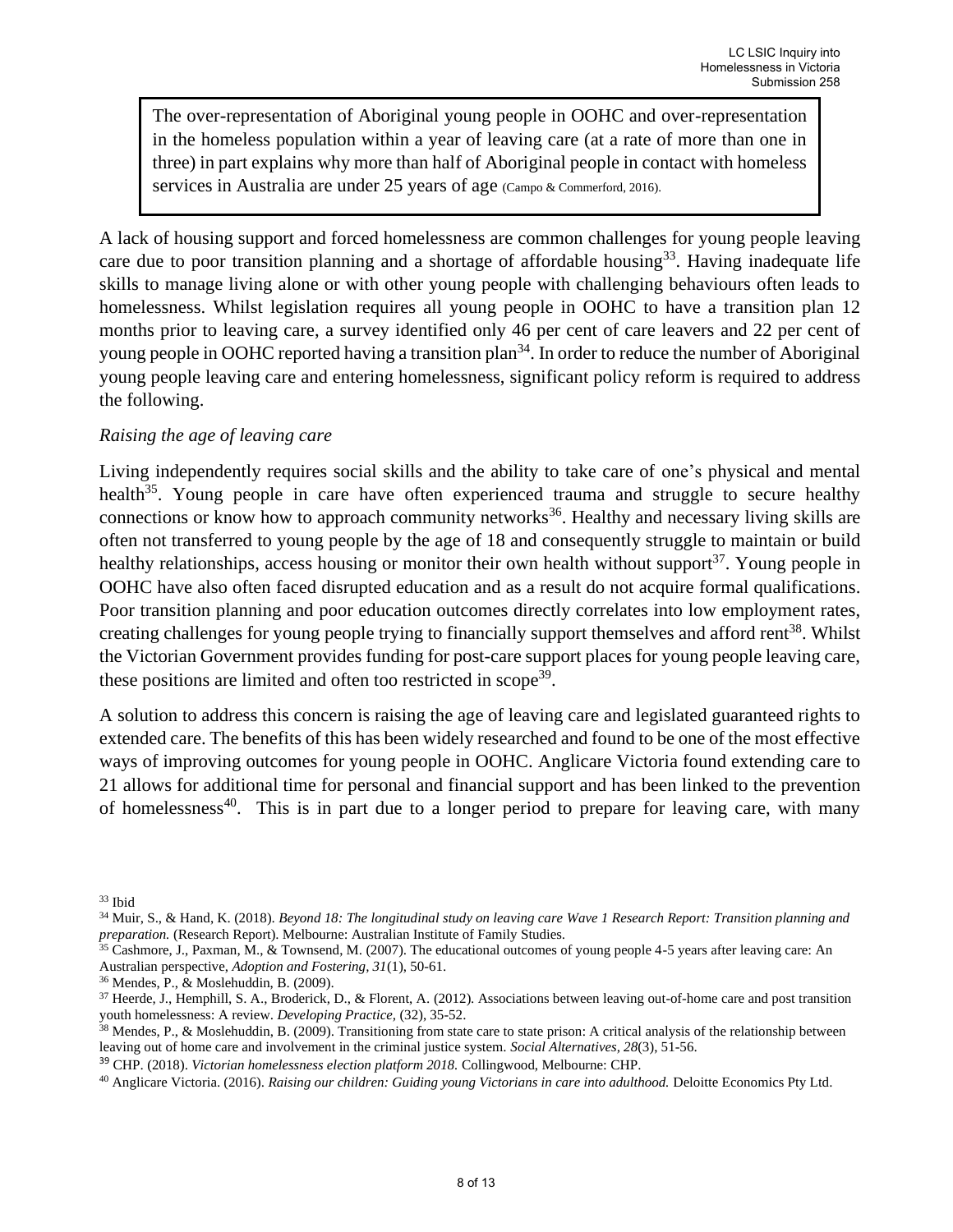organisations arguing that most young people do not leave home at 18 so why should young people living in OOHC be expected to.

An evaluation of the Staying Put Program in the UK was conducted to determine whether extending care has a beneficial effect on education outcomes, a successful transition into adulthood and homeless rates $^{41}$ . They found after three years, homeless rates halved, and education engagement doubled. This practice is being piloted through the Home Stretch Campaign in Victoria, promoting changes to leaving care arrangements for young people, through the option of remaining with their carer until the age of  $21<sup>42</sup>$ . In 2018, the Victorian Labor Government announced funding for 50 young people over a fiveyear period to remain with their carer until their 21<sup>st</sup> birthday. This recognises that majority of young people remain dependent on their parents or adult support after the age of 18 and into their 20's. Whilst this pilot provides an opportunity for policy change that can have a long term, beneficial impact on housing outcomes of young people leaving care, such small numbers pale to the demand of those most vulnerable. Given there is extensive research in Australia and internationally on the benefits of this policy reform, the additional three years should be immediately conferred on all young people in OOHC.

### *Newstart Allowance*

Another contributing factor to homelessness rates amongst young people leaving care is the accessibility and inadequacy of Newstart payments. Requirements to receive Newstart payments are often unrealistic or unattainable for young people leaving care. When a young person is experiencing or at risk of homelessness, attending regular appointments with Centrelink and meeting deadlines may be challenging due to the cost of public transport to attend, access to internet or a lack of support in accessing the service. Missing deadlines results in the termination of payments and perpetuates a cycle of homelessness and unstable housing. Young people are faced with financial hardship and unable to afford rent, leading to significant challenges in meeting requirements for Newstart, the inability to pay rent and therefore remaining homeless.

For those who do receive Newstart, rental affordability remains a significant concern and a key cause of homelessness. Anglicare Victoria's 2019's Rental Affordability Snapshot looked at 15,750 private rental listings to determine what proportion were suitable for households on minimum wage, a Commonwealth pension or income support<sup>43</sup>. The report found that only 2% of properties were suitable for at least one household type living on income support and in metropolitan Melbourne, only 83 households were suitable for at least one household type living on income support payments<sup>44</sup>. This report shows that for young people who are leaving care who are and much more likely to be financially disadvantaged, and receiving Newstart payments, are still extremely unlikely to be able to afford rent<sup>45</sup>.

<sup>41</sup> Munro, E., Lushey, C., Maskell-Graham, D., Ward, H., & Holmes, L. (2012). *Evaluation of the staying put 18+ family placement programme pilot final report.* London, United Kingdom: Department for Education.

<sup>42</sup> Create Foundation. (2018, September 25). Victorian labor government will support young people leaving foster care. *Create Foundation.*

<sup>43</sup> Anglicare Victoria. (2019). *Rental affordability: 2019 Victoria snapshot.* Melbourne: Anglicare Victoria.  $^{44}$  Ibid.

<sup>45</sup> Osborn, A., & Bromfield, L. (2007). *Young people leaving care.* AIFS (NCPC Brief no. 7).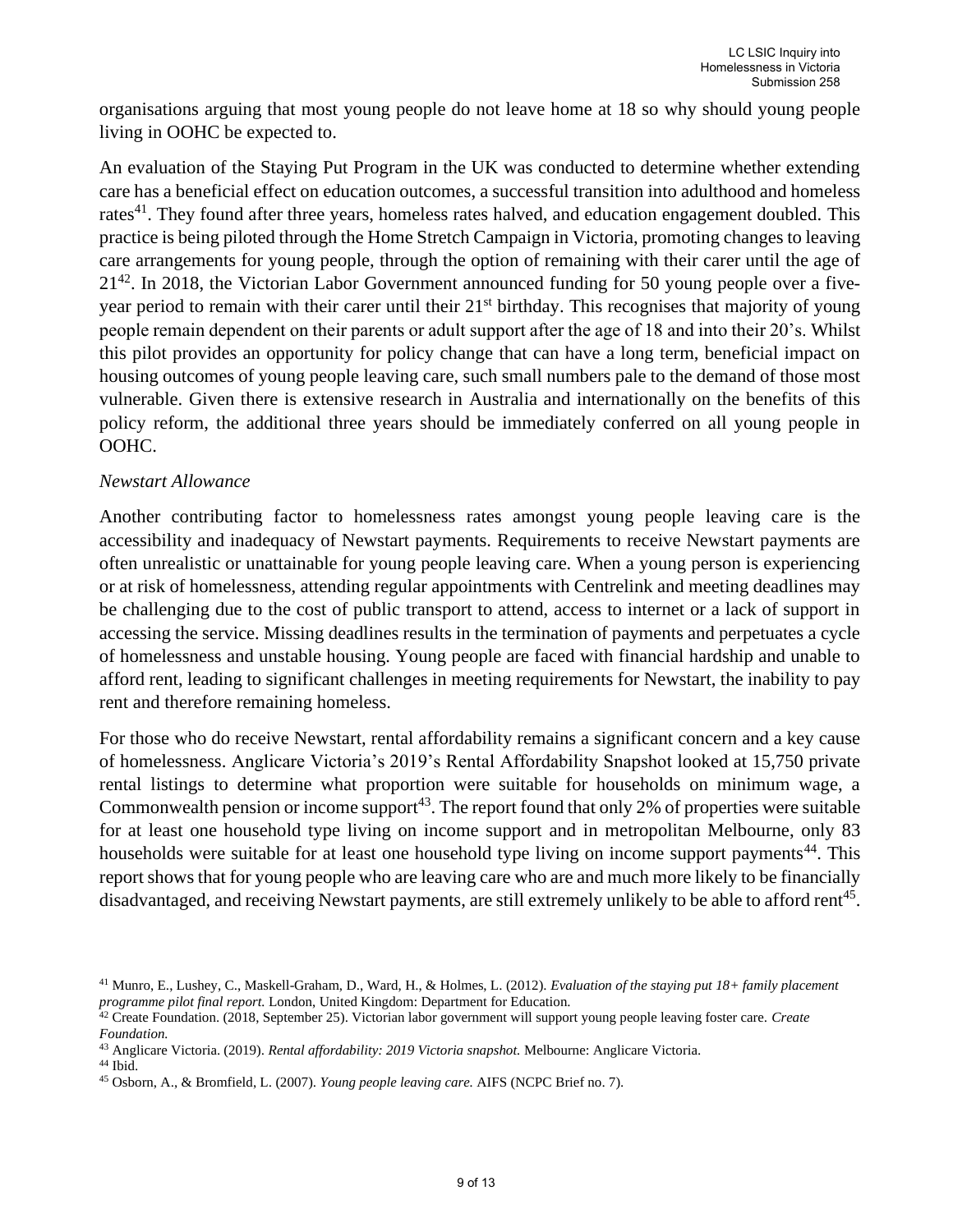The latest Rental Affordability Index Report also calculated that the rent on a one -bedroom apartment in Melbourne would absorb 106% of the income of a single person on Newstart.<sup>46</sup>

## *Lack of infrastructure*

Finding secure, safe and affordable accommodation is one of the toughest challenges facing young people leaving OOHC and a key contributor to homelessness. Safe accommodation is one of the most crucial factors for a successful transition to independent living and positive outcomes in social connections, health, employment and education<sup>47</sup>. Whilst services such as assertive outreach, multidisciplinary supports and case management are important, these approaches are crisis driven and cannot create long term change without permanent housing infrastructure<sup>48</sup>. Currently, there is a lack of housing options for young people leaving care, in particular a significant lack of culturally appropriate accommodation for Aboriginal young people.

A young person leaving care is more likely to succeed if they are able to live in their desired housing option rather than having their agency removed and forced into accommodation that is not suitable. In order to be able to respond, Aboriginal organisations delivering the Aboriginal Leaving Care Program need to be provided with adequate support and funding and to be linked in with housing providers who can help meet housing needs of these young people (AHV, 2019)

Housing needs and preferences often vary for Aboriginal young people depending on their experiences prior to and whilst in care including lead tenant properties, sharing a privately rented property, staying in a youth foyer or living independently in social housing<sup>49</sup>. In order to address this issue, a range of support options and structural assistance must be available<sup>50</sup>. To reduce rates of homelessness, there needs to be a number of accommodation options that are able to meet the specific needs of young people and the different types of support required including supported, transitional or independent accommodation through either private or public dwellings<sup>51</sup>. Tailored approaches that address the individual needs of the young person, that embeds the "voice of the child" would better reflect a system that is based on the rights of the child; including their right to self-determination.

*Culturally appropriate housing and support services*

Across Australia, 62 per cent of Aboriginal people seeking homeless assistance have sought support in the previous five years and only 67 per cent of Aboriginal people seeking emergency accommodation received it (AHV, 2019)

 $^{\rm 51}$  Ibid

<sup>46</sup> SGS Economics and Planning. (2019). *Rental affordability index report-November 2019.*

<sup>47</sup> Mendes, P., Baidawi, S., & Snow, P. C. (2014). Young people transitioning from out-of-home care in Victoria: Strengthening support services for dual clients of child protection and youth justice. *Australian Social Work, 67*(1), 6-23.

<sup>48</sup> CHP. (2018). *Victorian homelessness election platform 2018.* Collingwood, Melbourne: CHP.

<sup>49</sup> Council to Homeless Persons. (2014). *Preventing homelessness for young people leaving out of home care.* CHP. Retrieved from http://chp.org.au/wp-content/uploads/2014/12/CHP-leaving-care-proposal.pdf

<sup>50</sup> Mendes, P., Baidawi, S., & Snow, P. C (2014).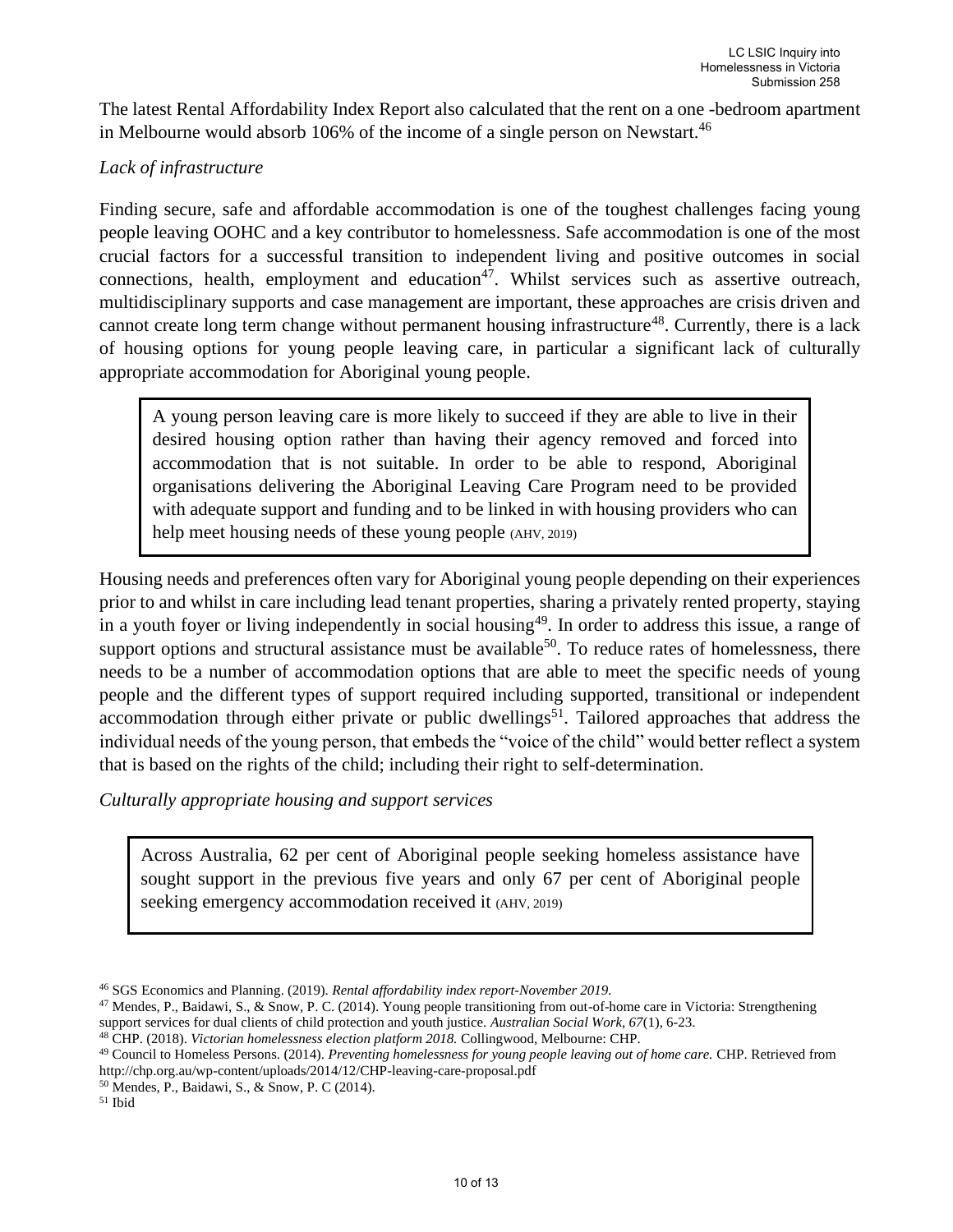Another concern and key component to addressing homelessness amongst Aboriginal young people and communities is the need for housing and support services that cater to social and cultural needs. A lack of culturally safe housing means Aboriginal people are more likely to slip through the gaps and miss the opportunity to access housing support or participate in the private rental market. Aboriginal children and families are often faced with racism and discrimination from mainstream organisations when attempting to secure accommodation resulting in many Aboriginal households being excluded from the opportunity for private rentals and repudiating them access to these markets<sup>52</sup>. The impact of systemic racism on access to housing is evident not only amongst Aboriginal Victorians but First Nations peoples around the world<sup>53</sup>. AHV identified racism to be an entrenched challenge for Aboriginal peoples, masked better than ever, particularly in the private rental market<sup>54</sup>. This undermines housing aspirations and locks many Aboriginal families and households out of the private rental market.

A report on the accessibility of mainstream services for Aboriginal Victorians outlined barriers to accessing mainstream services including racism, affordability, lack of culturally safe services, shame and fear, a lack of awareness of available services and complex administrative processes<sup>55</sup>. Consequently, AHV have identified an urgent need for Aboriginal specific social housing and transitional housing, with demand expected to continue to grow<sup>56</sup>.

Programs such as VACCA's Kurnai Youth Homelessness Program and Wilam Support Service, along with Ngwala Willumbung Ltd, a specialist homelessness service for Indigenous men, women and families, provide culturally strong and community-based support. Whilst these services provide examples of community based, culturally strong support, they are unable to manage the extent of the issue. Other Aboriginal agencies have the knowledge and services to become an entry and referral point, however they do not currently have the capacity and resources to do so<sup>57</sup>. Housing support services should also recognise that no one size fits all and that housing responses must have the opportunity and ability to meet varying needs. For example, kinship care creates a need for extended housing and service support with consideration of rental arrangements when household numbers increase<sup>58</sup>. Services and housing support for Aboriginal young people leaving care needs to be culturally safe and prioritise connection to family and culture.

It is also essential for Aboriginal young people residing in supported living to receive wrap-around support through culturally appropriate, trauma informed services including; family mediation, legal assistance, education and training, employment support and mental and primary health services. Young people in OOHC have often experienced trauma, family violence, mental health concerns or drug and

<sup>52</sup> AHV. (2019). *The Victorian Aboriginal housing and homelessness summit: Report of findings.* Melbourne: Aboriginal Housing Victoria

<sup>&</sup>lt;sup>53</sup> AHV. (2019). *The Victorian Aboriginal housing and homelessness summit: Report of findings.*, Patrick, C. (2014). Aboriginal homelessness in Canada: A literature review.,

<sup>54</sup> AHV. (2019). *The Victorian Aboriginal housing and homelessness summit: Report of findings*

<sup>55</sup> Victorian Auditor General's Office. (2014). *Accessibility of Mainstream Services for Aboriginal Victorians.* Victorian Government. No 325.

<sup>56</sup> Mendes, P., Baidawi, S., & Snow, P. C (2014).

<sup>57</sup> AHV. (2019). *The Victorians Aboriginal housing and homelessness summit: Report of findings*

<sup>58</sup> Ibid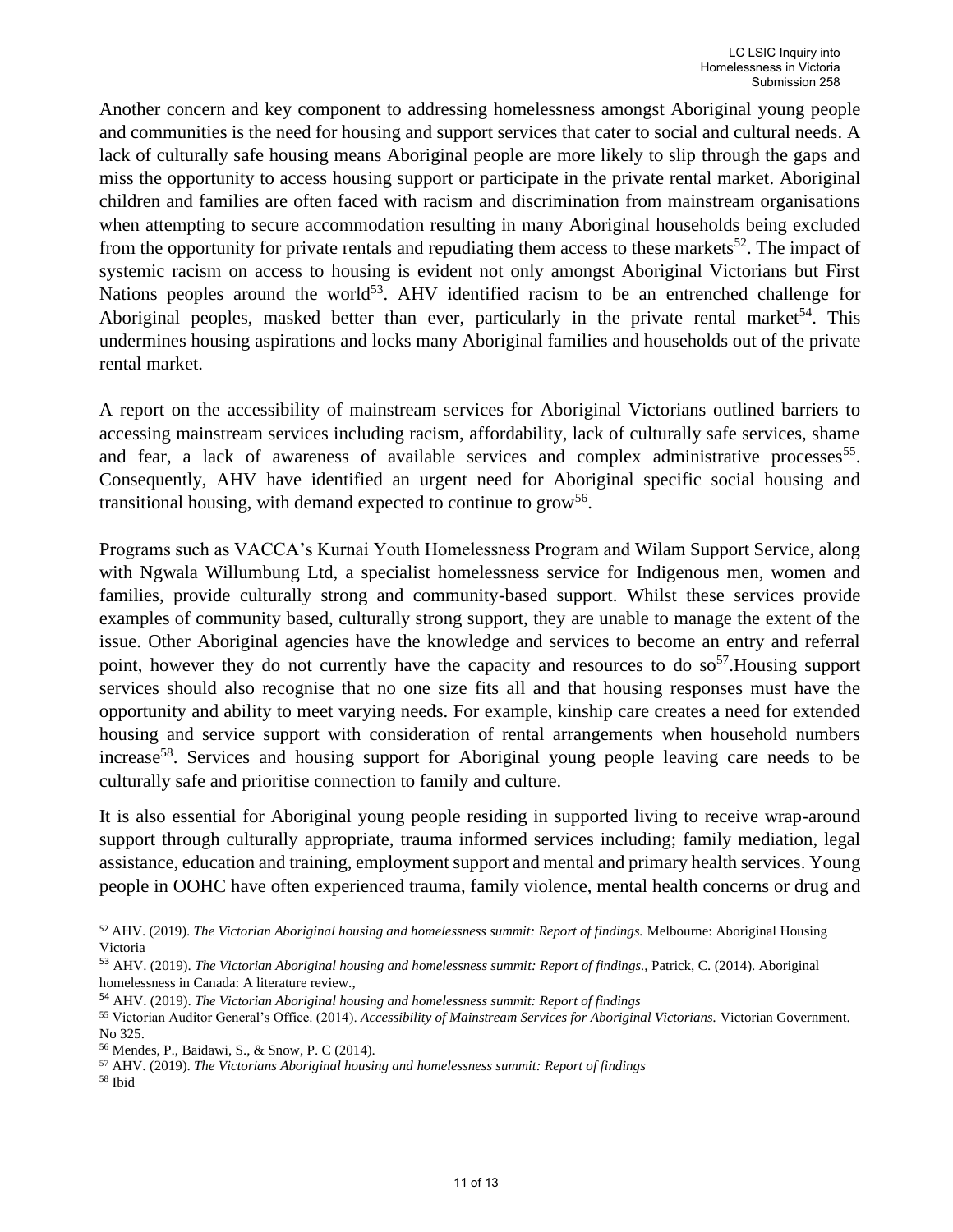alcohol issues and are not connected to their culture<sup>59</sup>. Without wrap-around supports suitable to their individual needs, young people become at risk of losing their housing or placements due to symptoms of these needs that may present as challenging behaviours.

Reform is required to move towards ongoing and consistent staffing models that can create positive attachments and mentoring relationships as an alternative to rostered staff models that inhibit reliable connections<sup>60</sup>. New models of support are essential to supporting young Aboriginal people in stable housing and to ensure a successful transition to independence.

Whilst Aboriginal peoples have demonstrated decades of resilience and strength, their healing journey is severely disrupted when there is no safe, affordable housing available to meet their needs and they are consequently faced with significant financial hardship and poverty as a consequence.

<sup>59</sup> Commission for Children and Young People (CCYP). (2016).

<sup>60</sup> Mendes, P., Baidawi, S., & Snow, P. C. (2014).